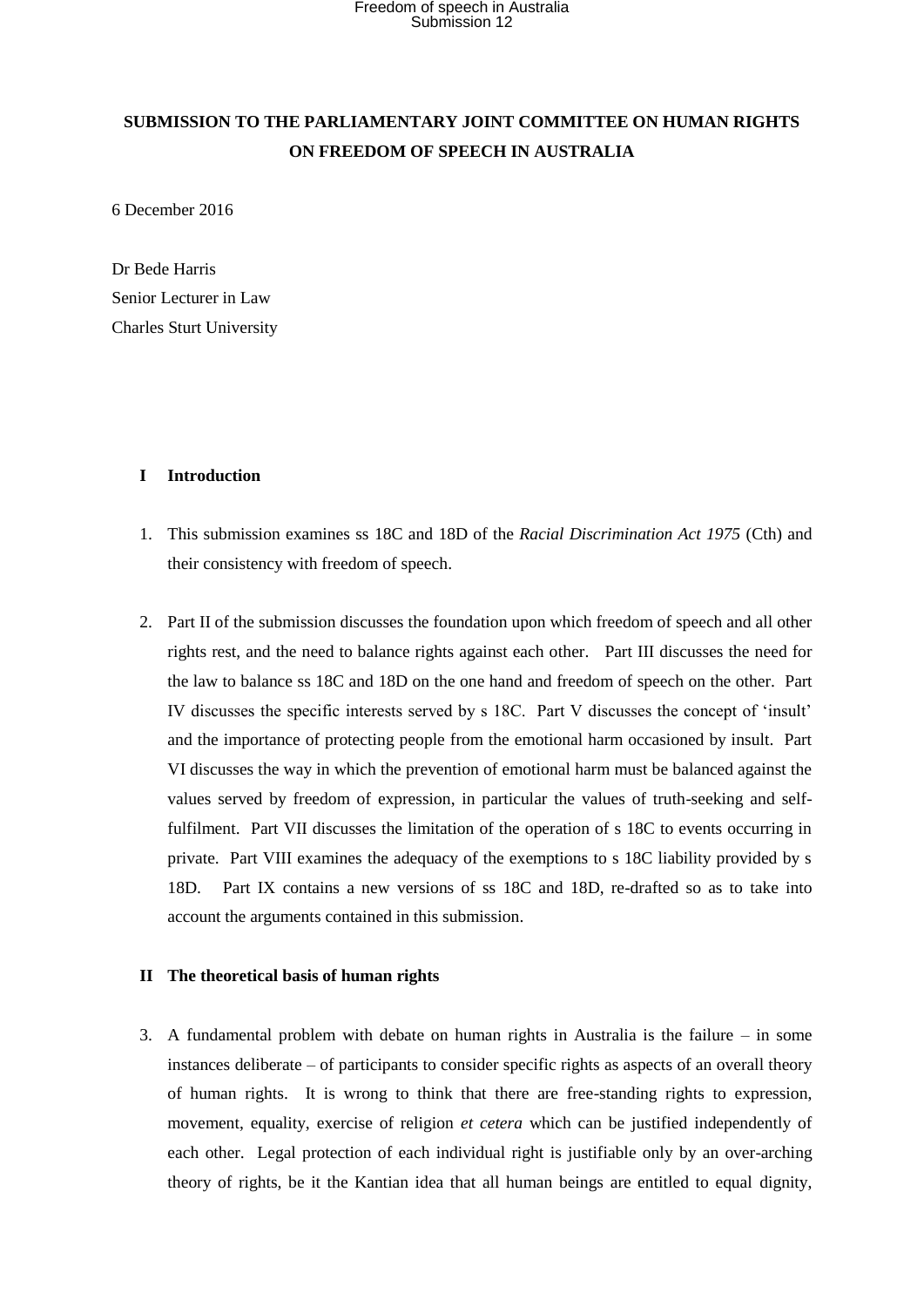Mill's idea that each person is entitled to individual self-fulfilment and that the only justification for limiting rights is to protect the right of another or Rawls' idea that rules for a society designed in a truly objective manner by people who were uncertain as to what their gender, race, religion, ability or other status would be in that society, would be such as to protect fundamental rights for all.

- 4. Seen in this light, the answer to the question 'Why do you have a right to freedom of expression?' does not yield an answer which is unique to that freedom. It yields the same answer that would be given if the same question was posed in relation to any other right or freedom, which is 'Because it is necessary to protect freedom of expression in order to protect human dignity and self-fulfilment.' It is therefore impossible properly to discuss freedom of expression and the limits that should be placed on it without considering the interaction between that freedom and all others, because they all require protection and all exist to serve the same ultimate value. Freedom of speech thus has no greater, nor any lesser, importance than any other right or freedom.
- 5. It follows that in considering any particular legislative provision, such as ss 18C and 18D of the *Racial Discrimination Act 1975* (Cth), one must balance freedom of expression against other rights and freedoms. By 'rights and freedoms' is meant the full range of rights and freedoms that need to be protected in order to secure human dignity and self-fulfilment, as reflected in documents such as the *Universal Declaration on Human Rights* 1948 (the UDHR), the *International Covenant on Civil and Political Rights* 1966 (the ICCPR) and the *International Covenant on Economic Social and Cultural Rights* 1966 (the ICESR). The Commonwealth Constitution is deficient in so far as it fails to provide constitutional protection for all these rights, but notwithstanding that, they must be taken into consideration in assessing to what extent freedom of speech should be limited.
- 6. Because human rights involve issues which are universal, this submission draws upon case law both from Australia and from overseas jurisdictions.

### **III Section 18C, freedom of speech and human rights**

- 7. The prohibition contained in s 18C(1) is as follows:
	- (1) It is unlawful for a person to do an act, otherwise than in private, if:

(a) the act is reasonably likely, in all the circumstances, to offend, insult, humiliate or intimidate another person or a group of people; and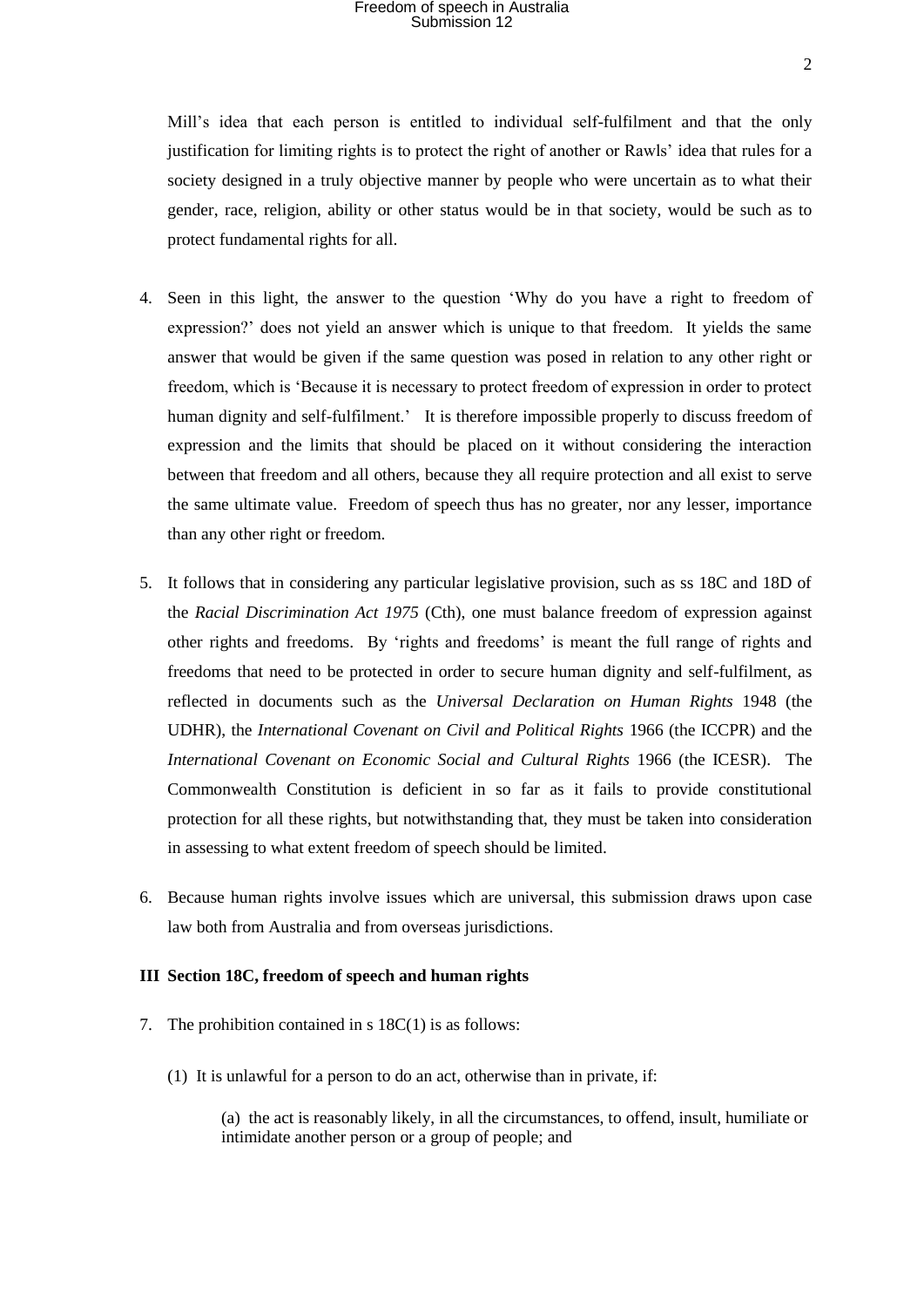3

(b) the act is done because of the race, colour or national or ethnic origin of the other person or of some or all of the people in the group.

- 8. From this it is evident that the purpose of the section is to protect people from suffering a particular form of discrimination, namely discrimination taking the form of harmful conduct directed against a person because of their background. The acts prohibited by s 18C are prohibited because they amount to differential negative treatment based on race (the word 'race' being used as shorthand in this submission for 'race, colour or national or ethnic origin'). Thus s 18C seeks to protect the right to equality or, to express it negatively, the right not to be discriminated against, a right protected by Article 7 of the UDHR and Article 26 of the ICCPR.
- 9. More broadly, however, the types of conduct listed in s  $18C(1)(a)$  would amount to breaches of other rights even in the absence of a discriminatory motivation: By making it unlawful to 'offend, insult [or] humiliate' a person, the Act protects the right to dignity, referred to as a right to honour by Article 12 of the UDHR and Article 17 of the ICCPR. This concept is discussed further below. By making it unlawful to intimidate someone, the Act protects the right to bodily integrity (referred to as security of the person in Article 3 of the UDHR and Article 9 of the ICCPR).
- 10. The issue therefore is how to strike a balance between these rights and the right to freedom of speech, which is itself protected by Article 19 of the UDHR and Article 19(2) of the ICCPR.
- 11. 'Freedom of speech' (more usually referred to nowadays as 'freedom of expression') is a broad concept. The terms of reference of this inquiry state that it 'includes, but is not limited to, freedom of public discussion, freedom of conscience, academic freedom, artistic freedom, freedom of religious worship and freedom of the press.' One might doubt the inclusion of freedom of conscience and freedom of religious worship, as these protect different activities from those protected by freedom of speech (although modes of religious worship include, but are not limited to, speech). Nevertheless the terms of reference are useful in so far as they recognise that freedom of speech includes expressive activity other than verbal communication and that it includes expression engaged in for purposes other than political debate.
- 12. In addressing the issue of what restrictions should be placed on freedom of speech, one must refer to the proportionality test used by the courts in determining whether limitations of constitutional rights are justified. The current formulation of the test is contained in *McCloy v New South Wales* (2015) 325 ALR 15 at [3] (per French CJ, Kiefel, Bell and Keane JJ) and is to the effect that a limitation on a right will be constitutional if it is suitable (in that it is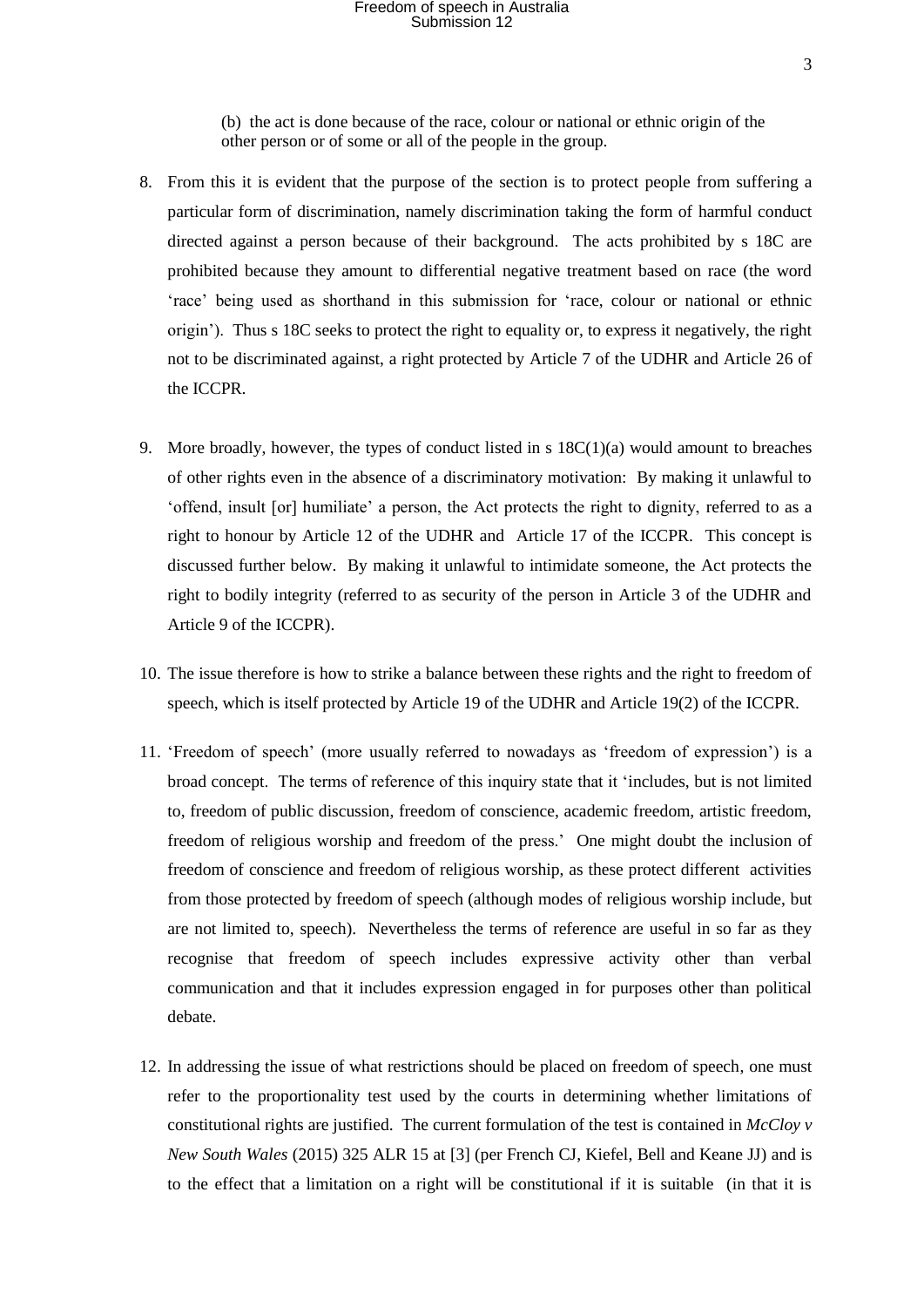rationally connected to its purpose), necessary (in that there is no other reasonably practicable means of achieving the objective of the law) and adequate in its balance (in that there is balance between the importance of the purpose served by the restrictive measure and the extent of the restriction it imposes on the freedom).

- 13. For the purposes of this submission it is evident that s 18C is suitable, in so far as it is rationally connected to the purposes of the *Racial Discrimination Act 1975* (Cth) because it is obviously directed towards preventing racial discrimination. However attention needs to be paid to whether the restrictions contained in s 18C and the exemptions contained in s 18D strike an adequate balance between the purposes they serve and the restrictions they impose on freedom of expression (having regard to the interests served by that freedom). It is also necessary to explore whether these provisions go no further than is necessary to serve their purpose.
- 14. Given the breadth of activity encompassed by freedom of speech identified in Paragraph 11 of this submission, determining what interests the freedom protects requires that these be defined at the highest level of abstraction. I would submit that these are self-fulfilment by the speaker and the propagation of ideas. It is against these interests that countervailing interests served by competing rights protected by s 18C must be balanced.

#### **IV The interests protected by s 18C**

- 15. What then are, in the context of s 18C, the countervailing interests served by the restrictions on freedom of expression in that section, and is an adequate balance struck between them and the interests served by freedom of speech?
- 16. The word 'intimidate' means to frighten someone into submission. The fact that inspiration of fear is the key element of intimidation implies that the person subject to intimidation must be afraid of some form of adverse conduct – in other words, is being subject to a threat. I would therefore submit that the word 'intimidate' should be replaced by the word 'threaten' so as more clearly to identify the harm that s 18C seeks to prohibit. The prohibition against threatening conduct obviously serves an important purpose – that of protecting the security of the person - which outweighs the minimal restriction it imposes on freedom of speech. There is therefore no doubt that it would be valid under the proportionality test. It is however anomalous that s 18C does not also prohibit incitement to violence. While it is true that such acts would already be prohibited by State and Commonwealth criminal law, the same could be said for threats which, from a criminal law point of view, would amount to battery. Therefore, for sake of comprehensiveness, I would recommend that s 18C should also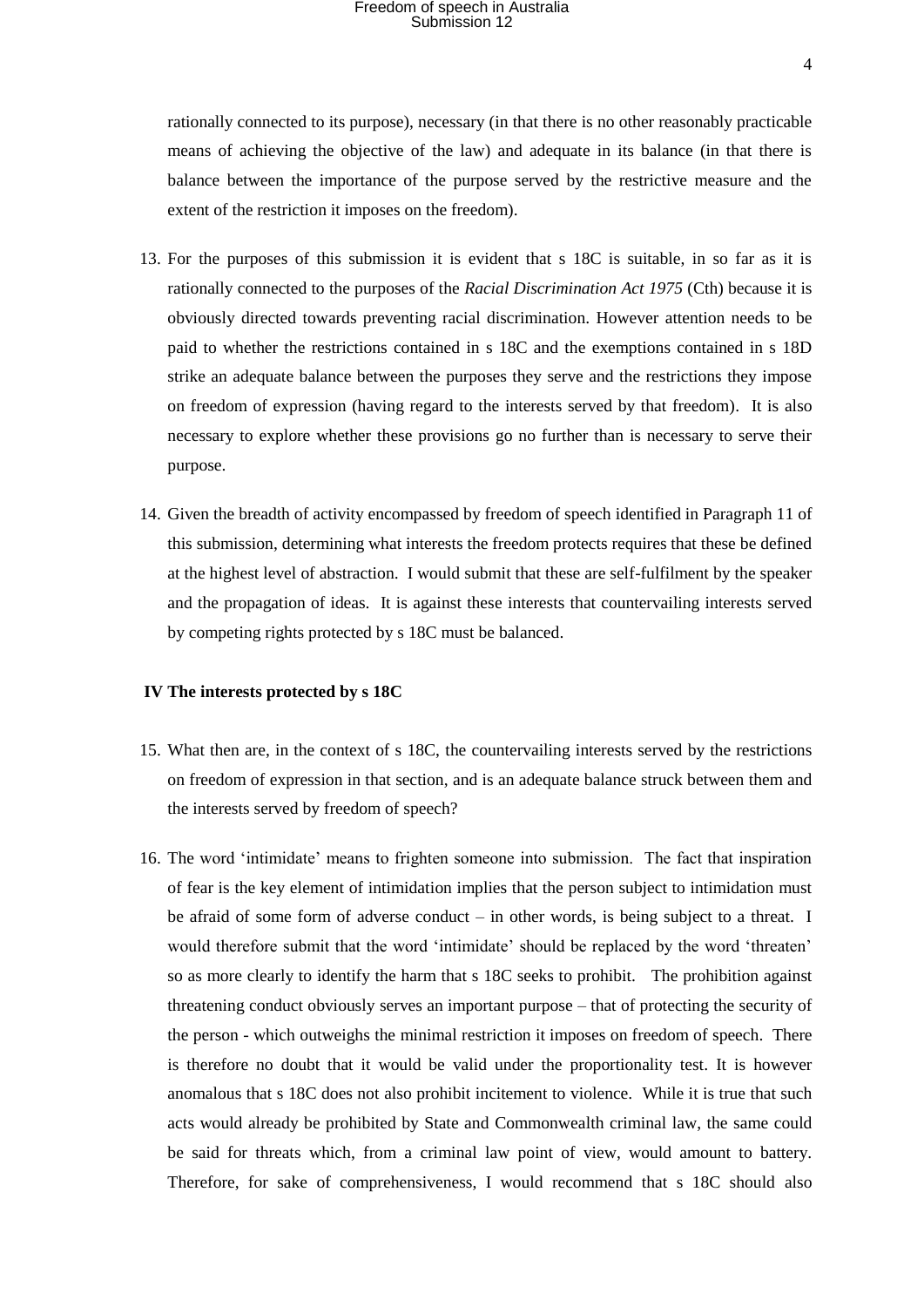expressly prohibit incitement to violence. I would also recommend that these prohibitions be put in a separate sub-section to that relating to conduct which offends insults or humiliates because whereas the causing of offence, insult or humiliation may, in certain instances, be justifiable as an unavoidable consequence of the exercise of free speech (as is discussed later in this submission) threatening and intimidatory conduct never is, and thus the section ought to address this type of conduct separately.

- 17. The words 'to offend, insult, [and] humiliate' have attracted the greatest controversy in the debate on s 18C. To 'offend' means to wound the feelings of a person. To 'insult' means to act or speak towards someone with disrespect. Since a feeling of offence is a *consequence* of insult, the same legislative effect could probably be achieved simply by using the word 'offend' on its own, because one can conceive of various forms of insult, all of which would lead to feelings of offence. To 'humiliate' someone is to cause them to feel shame or loss of self-esteem – in other words, to think less of themselves. This is a different feeling from that of offence – in some circumstances a person may feel offended without thinking less of themselves, while in others feelings of offence will encompass humiliation. In other words, offence and humiliation overlap but are not synonymous. Given the relationship between these three terms, the phrase could be redrafted as 'offend or humiliate' without any diminution in scope. However, nothing is lost by retaining the word 'insult' even if it is not strictly necessary (other than to draw attention to what is perhaps the commonest way in which speech causes offence), and so this submission proceeds on the basis that all these words are retained.
- 18. Those opposed to the inclusion of 'offend, insult, [and] humiliate' in s 18C take the view that protection of people against these emotional harms carries the potential of imposing too great a restriction on freedom of speech because it is an inevitable consequence of vigorous debate in a free society that people may feel offended by statements with which they disagree. Yet this is to ignore the reality of emotional harm. If freedom of speech can be curtailed when it inspires the emotion of fear in a person (when they are intimidated), why should conduct leading to feelings of offence or diminished self-esteem not be prohibited? Defamation law limits freedom of speech where the plaintiff's reputation is diminished in the minds of the parties to whom defamatory material is published. But *why* (in the absence of any quantifiable economic loss consequent upon diminution of reputation) should that diminution be actionable? What form of harm does the plaintiff experience? The answer is that the harm takes the form, at least in part, of the emotional reaction – including an element of humiliation - caused in the mind of the plaintiff by his or her knowledge that his or her reputation has been diminished. So if the emotional harm caused by defamation is recognised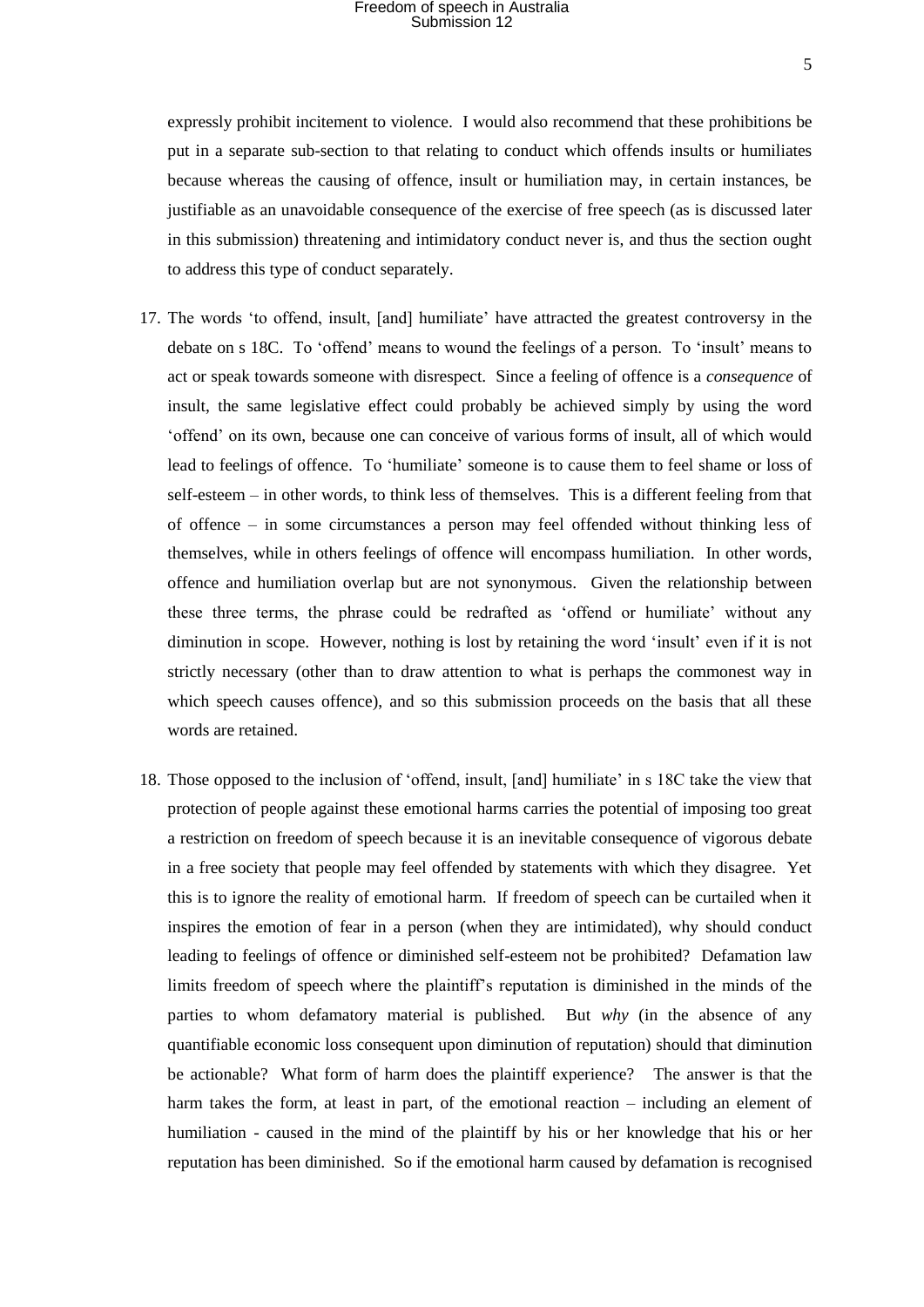as wrongful and as justifying remedies which limit and freedom of speech, why should the law not similarly recognise the reality of the emotional harm caused by offence, insult and humiliation, and limit freedom of speech in those instances too?

### **V The concept of insult – the example of South African law**

- 19. Apart from defamation, English common law provides no remedy for emotional harm. The tort of intentional infliction of emotional harm (originating in the case of *Wilkinson v Downton* [1897] 2 QBD 57 and recognised in Australian law in *Bunyan v Jordan* (1937) 57 CLR 1) does not provide a remedy for emotional harm *per se* – it provides a remedy only in cases where mental harm leading to actual psychiatric injury has occurred.
- 20. However, the idea that the law should provide a remedy for emotional harm in general and for insult in particular, is well established in legal systems based on Roman law. A good example of this is provided by South Africa where, under the law of delict, the *actio injuriarum* (the action for harm) which protects three personality interests: three distinct interests: *corpus* (bodily integrity), *fama* (reputation) and *dignitas* (dignity). The action to remedy infringements of *corpus* has its obvious equivalent in English common law actions for assault and battery, and the action to remedy *fama* parallels the English common law action for defamation (to the extent that South African law has incorporated many English common law principles relating to these torts). However, the action to remedy *dignitas* has no equivalent in English common law.
- 21. Reference to South African law is therefore of particular usefulness to this inquiry, because that legal system has built up a considerable body of case law on what constitutes insult and how to determine the limits of liability for insult.
- 22. Through the development of case-law, the *actio injuriarum* has been extended to allow recovery of damages for impairment of *dignitas* in a wide range of circumstances, including breaches of privacy and, relevantly for this discussion, insult. The most recent formulation of the test for liability is contained in *Delange v Costa* 1989 (2) SA 457 (A), in which the court held that for liability to be established, the plaintiff must show that the defendant performed an intentional act which led the plaintiff subjectively to experience loss of dignity and that the conduct complained of would have offended the dignity of a person of ordinary sensibilities – in other words, that the conduct was offensive to dignity from an objective point of view. The objective nature of the test was emphasised by the court in the following passage (per Smalberger JA at 862 A-G):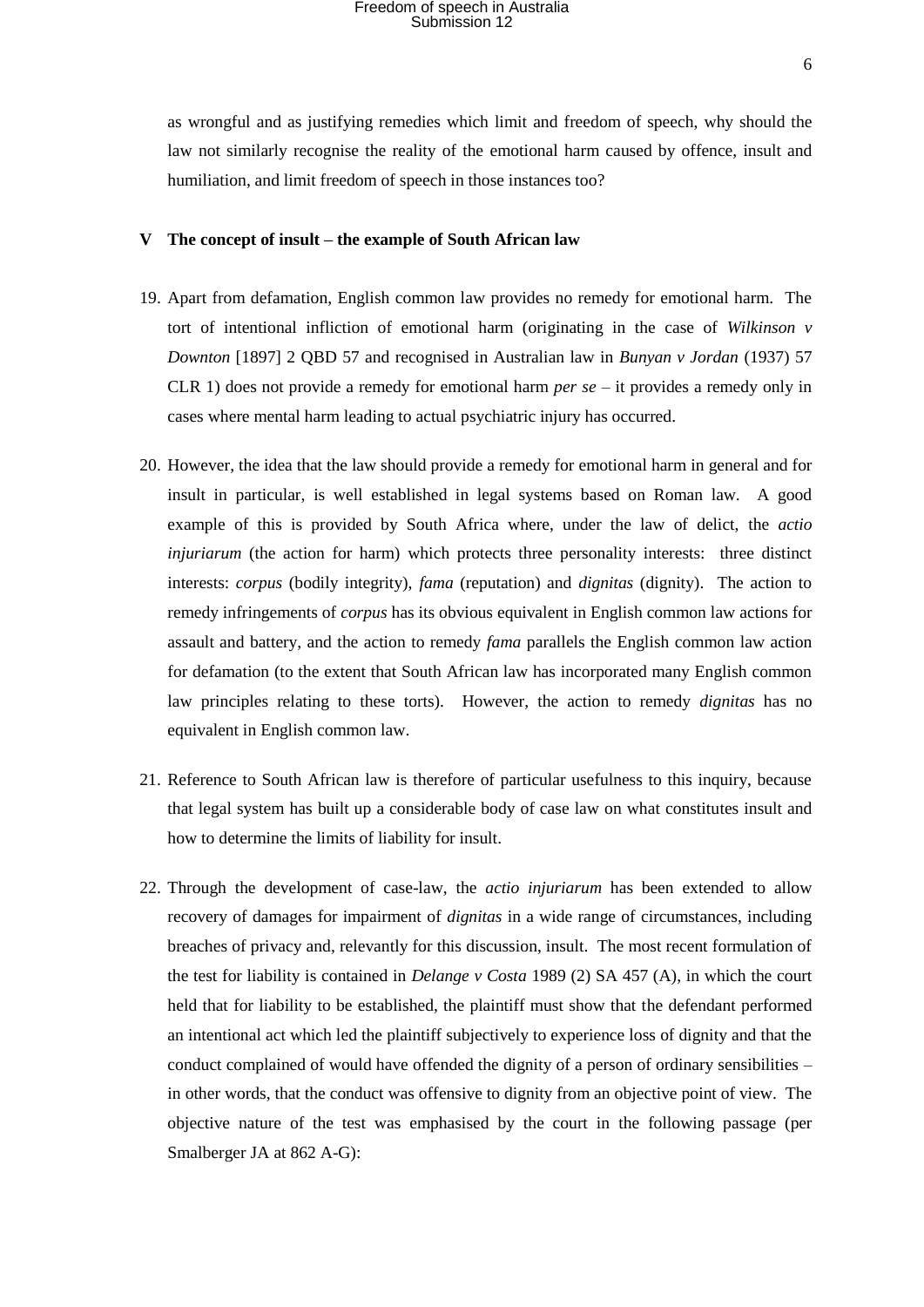In determining whether or not the act complained of is wrongful the court applies the criterion of reasonableness...This is an objective test. It requires the conduct complained of to be tested against the prevailing norms of society (ie the current values and thinking of the community) in order to determine whether such conduct can be classified as wrongful. To address the words to another which might wound his self-esteem but which are not, objectively determined, insulting (and therefore wrongful) cannot give rise to an action for *injuria*.

- 23. The objective test in cases brought for impairment of dignity in South Africa thus plays the same role as does the reasonableness test in defamation law (in South Africa, Australia and all common law jurisdictions), because it requires the court to ask whether the conduct complained of was such that a reasonable person would have found it insulting in the same way as, in defamation cases, the courts determine the question of whether the publication was such that a reasonable person would have found it defamatory. The reasonableness requirement thereby plays the key role of filtering liability, and ensures that the action cannot be brought by the hyper-sensitive litigant. It is therefore not true, as some opponents of s 18C have argued, that the prohibition on conduct which will offend, insult or humiliate is subjective. The inclusion of the phrase 'reasonably likely' in s 18C clearly imposes an objective test of reasonableness.
- 24. It is also significant to note that the action for impairments of dignity taking the form of insult co-exists with a justiciable Bill of Rights in South Africa which offers far broader protection to freedom of expression (see s 16 of the *Constitution of the Republic of South Africa Act No. 108 of 1996*) than is provided by the implied freedom of political communication under the Australian Constitution, and under which the courts balance the right to protection of dignity against freedom of expression (see, for example, *Cele v Avusa Media Ltd* [2103] All SA 412 (GSJ) at [42] per Kathree-Setiloane J).
- 25. An important limitation on the action for impairment of dignity is that it is available only where insult is directed against a person or persons. This was made clear in *S v Tanteli* 1975 (2) SA 772 (T), where the court held that an *injuria* had not occurred where an insult had been directed against the complainant's language. Nicholas J held ( at 775 C-H) that

..there was in the present case no basis for finding that the complainant's *dignitas* (his proper pride in himself) was impaired at all. The attack was not, and was not understood as being, an attack against the complainant personally. It was an attack upon his language. Undoubtedly, the complainant found that to be hurtful and offensive in a general sense; but it did not, in relation to the person of the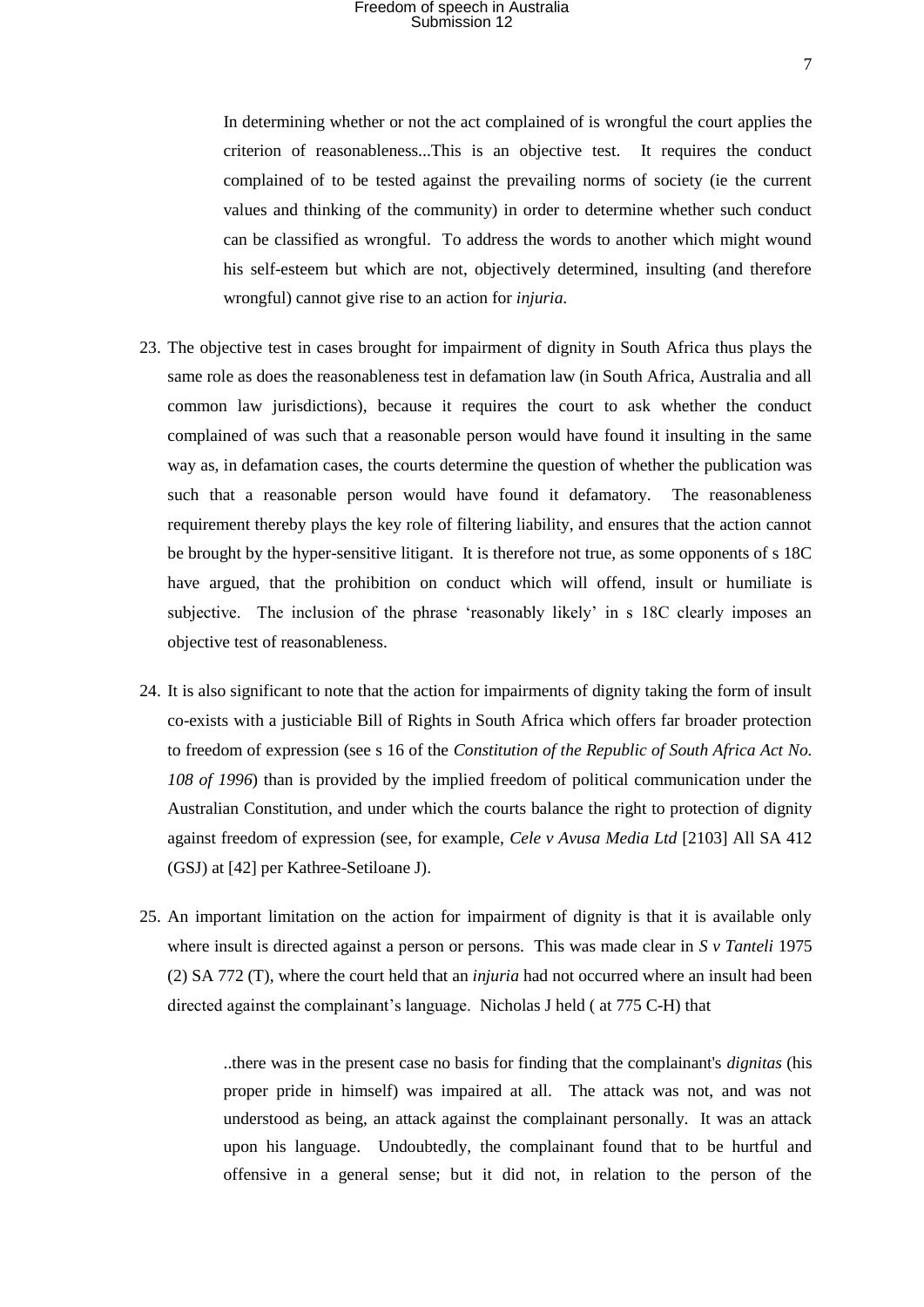complainant, have that degrading, insulting or ignominious character which is a requisite of an *injuria*.

In the same vein, the court in *Church of Scientology in SA (Incorporated Association Not For Gain) v Reader's Digest Association (Pty) Ltd* 1980 (4) SA 313 (C) held that a magazine article critical of a philosophy (as distinct from the members believing in it) could not be the subject of a defamation action. Both these cases illustrate the important distinction that must be made between insulting statements made about religions, languages and political ideologies, and those referring to people. To permit an action in the former instances would impose a disproportionate restriction on freedom of speech, particularly political speech. If permitted in the specific case of religion, it would amount to a resurrection of laws prohibiting blasphemy, which is surely incompatible with freedom of speech, and possibly with the non-establishment and non-observance clauses of s 116 of the Constitution.

26. I would therefore recommend that the phrase 'offend, insult, [and] humiliate' in s 18C be retained, but that the section be re-drafted so as to make it clear that it is only conduct directed towards persons that is prohibited.

#### **VI Balancing emotional harm and freedom of speech**

- 27. Proceeding on the basis that prevention of conduct which offends, insults or humiliates a person constitutes an interest warranting limitations on freedom of speech, how does one strike the correct balance between prevention of those harms and limitation of the freedom so as to achieve proportionality? The criterion of reasonableness discussed earlier does not do that – it serves to determine what types of conduct a reasonable person would consider to be insulting. The different question which must now be addressed is whether conduct which is objectively insulting should nevertheless be permitted because to prohibit it would disproportionately limit freedom of speech.
- 28. Before addressing the question identified in the previous paragraph, it is necessary to emphasise that, as was stated in Paragraph 16 above, the balancing of freedom of expression against the right of a person not to be threatened or to have violence incited against them is unproblematic: The prohibition of speech amounting to threats or incitement to violence will always be justified under the proportionality test, because the purpose of preventing such harms will always outweigh the interests served by freedom of speech or, to put it differently, freedom of speech is never more important than the prevention of such conduct and the limitation that prohibition places on freedom is minimal in comparison to the interest the prohibition protects.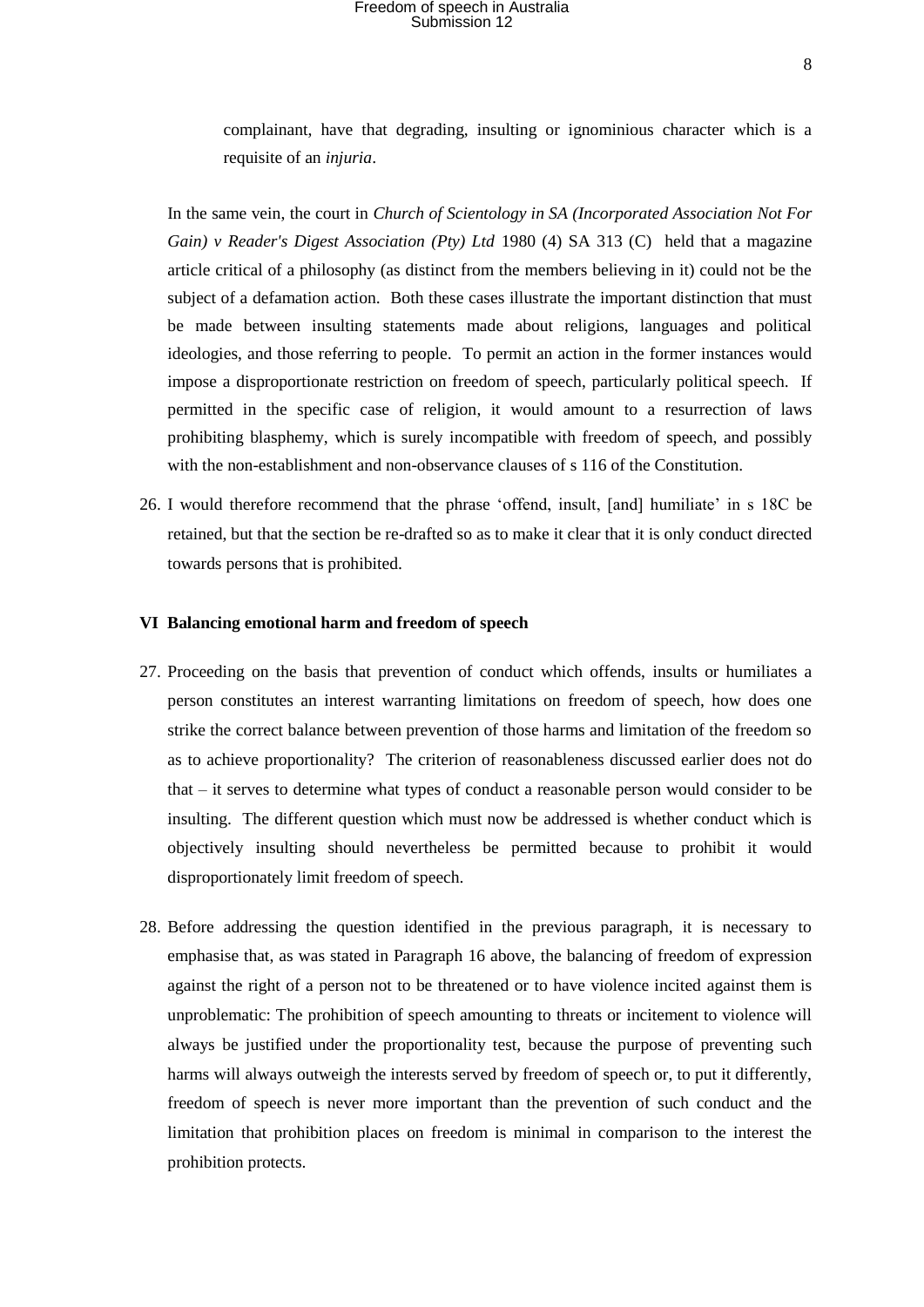- 29. As indicated in Paragraph 14 above, at its most general, freedom of speech (noting that 'speech' is shorthand for a wide range of expressive conduct) serves the interests of selffulfilment by the speaker and the propagation of ideas, the latter benefitting both the speaker and the hearer. To what extent ought the right to free expression be limited by the legitimate interest of others not to experience the emotional harm caused by speech which is offensive, insulting or humiliating? How ought the law to balance the competing interests served by freedom of speech on the one hand and those served by the prohibitions in s 18C on the other? Fundamental to addressing this is a recognition that it is an inevitable consequence of political debate that people will, on occasion, experience emotional harm as a result of speech by others. The question therefore becomes under what circumstances do the interests served by freedom of expression outweigh the right of others not to experience emotional harm?
- 30. Here the interest of propagation of ideas and truth-seeking served by freedom of speech is critical. In *On Liberty,* John Stuart Mill advanced the following argument for not suppressing free speech (see *J.S. Mill 'On Liberty' in Focus* Grey, John and Smith, G. W. (eds), London, Routledge, 1991, at 37):

..the opinion which it is attempted to suppress by authority may possibly be true. Those who desire to oppress it, of course deny its truth; but they are not infallible. They have no authority to decide the question for all mankind, and exclude every other person from the means of judging. To refuse a hearing to an opinion because they are sure that it is false, is to assume that *their* certainty is the same thing as *absolute* certainty. All silencing of discussion is an assumption of infallibility.

31. This reasoning is reflected in numerous decisions on the right to free speech under the First Amendment to the United States Constitution. In *West Virginia State Board of Education v Barnette* 319 U.S. 624 (1943), 642 Jackson J held

> If there is any fixed star in our constitutional constellation, it is that no official, high or petty, can prescribe what shall be orthodox in politics, nationalism, religion or other matters of opinion...

Similarly in *Street v New York* 394 U.S. 576 (1969), 592 Harlan J held that it

...is firmly settled that under our Constitution the public expression of ideas may not be prohibited merely because the ideas themselves are offensive to some of their hearers.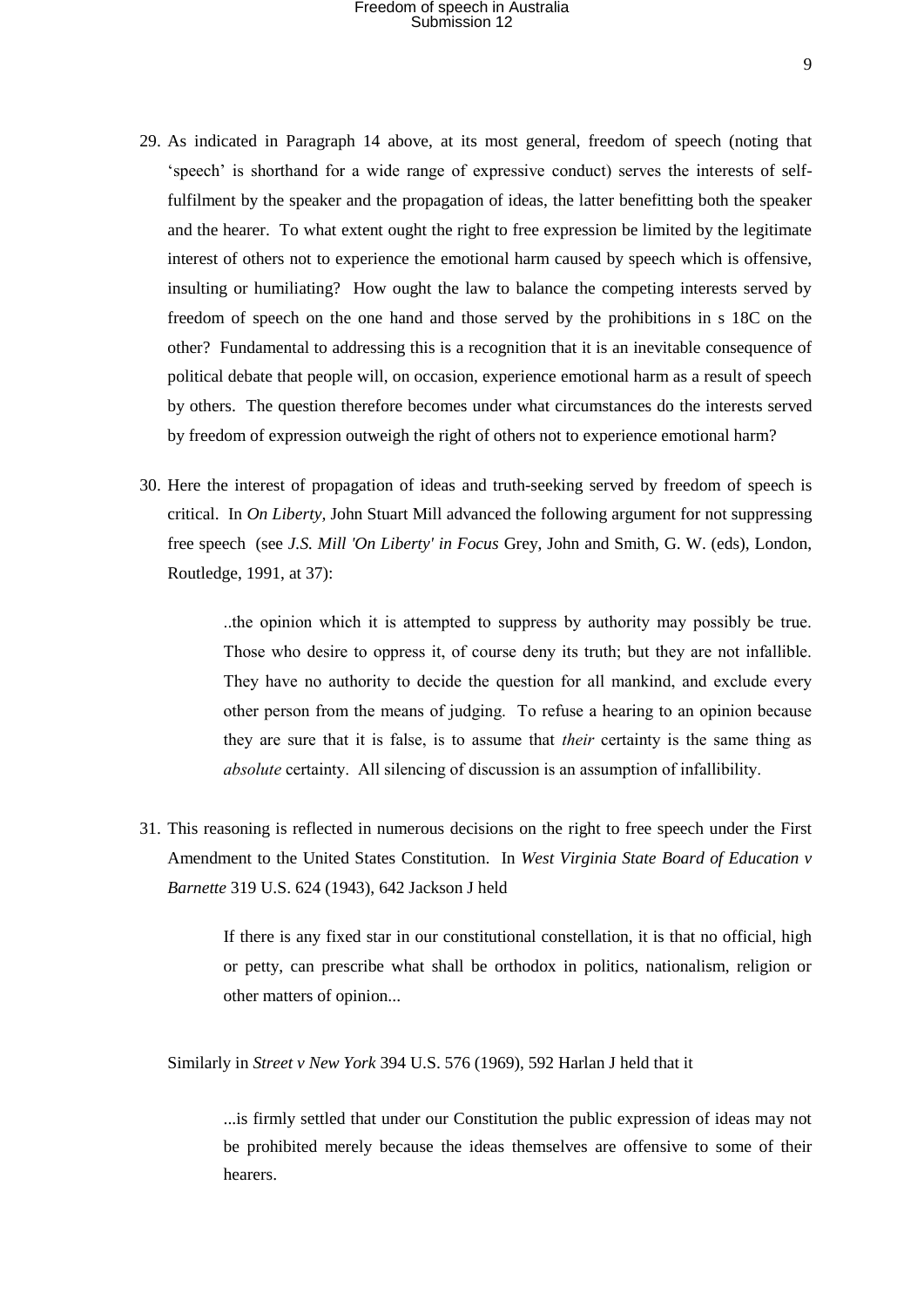In *Texas v Johnson* 491 U.S. 397 (1989), 414 Brennan J stated

If there is a bedrock principle underlying the First Amendment, it is that the government may not prohibit expression of an idea simply because society itself finds the idea offensive or disagreeable.

Finally, in *Collin v Smith* 578 F.2d (7th Cir. 1978) at 1210 (*cert. denied* 439 U.S. 916 (1978)) Pell J held

The result we have reached is dictated by the fundamental proposition that if these civil rights are to remain vital for all, they must protect not only those society deems acceptable, but also those whose ideas it quite justifiably rejects and despises.

The principle underlying these dicta has often been referred to as that of 'viewpoint neutrality' (see, for example, *Cornelius v NAACP Legal Defense & Education Fund* 473 U.S. 788 (1985), 806 per O'Connor J) – in other words, that whatever valid grounds there may for limiting freedom of speech, mere disagreement with the viewpoint of the speaker is not one of them.

32. Restrictions on freedom of speech which impermissibly target the viewpoint of the speech can however be contrasted with those which target the *manner* in which that viewpoint is communicated. This type of speech is characterised by American First Amendment scholar Rodney Smolla ('Rethinking First Amendment Assumptions About Racist and Sexist Speech' 47 (1990) *Washington and Lee Law Review* 171,183) as consisting of words

> ..conveying no cognitive message other than the static level of cognition required to use language. What I mean by "language of emotion" is language that requires no more thought than the ability to spell; language that states no fact, offers no opinion, proposes no transaction, attempts no persuasion.

An obvious example of this is racist epithets, which convey no meaning and are thus often described as 'meaningless abuse'. Denying them the protection of freedom of speech would neither impede truth-seeking nor amount to viewpoint suppression. The speaker is still left free to convey their ideas without using epithets which are unnecessary for the communication of those ideas and whose sole effect is to inflict gratuitous harm. The use of racist epithets is the most obvious example of conduct which consists of meaningless abuse. Another is the racist tirades unleashed against migrants, most commonly on public transport.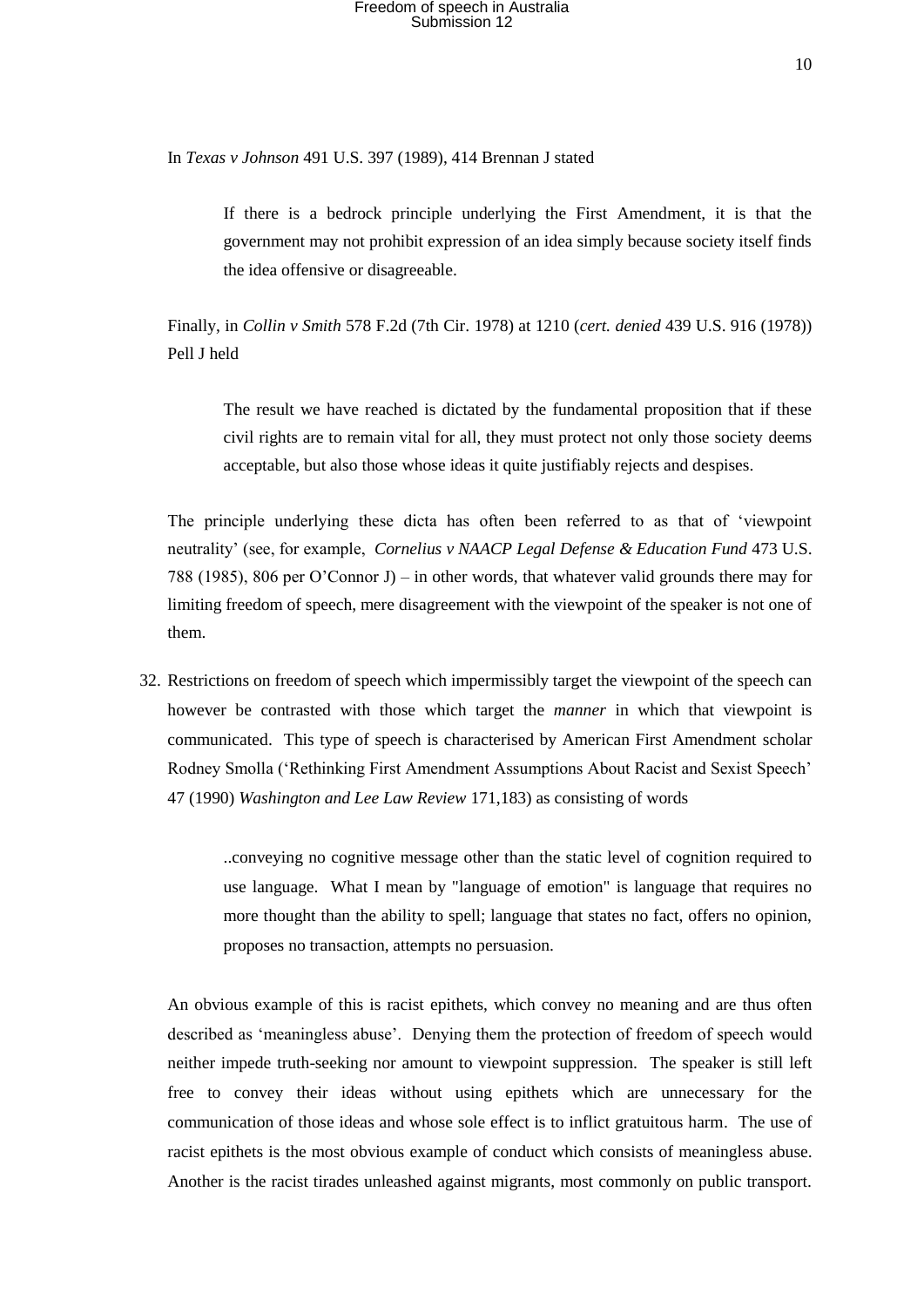There may be others, and it would be up to the courts to identify them on a case by case basis. The key point is that a limitation on such speech easily satisfies the proportionality test. It serves the important social interest of protecting people against offence, and because the prohibition is directed towards the manner of communication rather than the idea communicated, the limitation is minimal and goes no further than is necessary to achieve its objective.

33. How should the above be reflected in a re-drafting of ss 18C and 18D? I would submit that two changes to the provisions would ensure that, in applying them, the courts drew the distinction between the viewpoint of speech and the manner in which that viewpoint is conveyed. The first change, in s 18C, would be to refer to acts performed in a *manner* which is reasonably likely to offend, insult or intimidate. The second would be to include in s 18D an express statement that conduct may not be proscribed under s 18C solely because of the idea or opinion it conveys. Other aspects of s 18D are considered later in this submission.

### **VII Private** *versus* **public conduct**

- 34. Section 18C(1) prohibits offensive conduct where the conduct is performed 'otherwise than in private'. The term 'otherwise than in private' is defined in s 18C(2) in such a way as to effectively require that the act be performed in public for it to amount to a breach of s  $18C(1)$ .
- 35. Given the importance of protecting people from emotional harm, there is no good reason to restrict liability for acts causing such harm to conduct which takes place in public. While difficulties of proof may arise in the case of conduct which occurs in private, there is no reason in principle why such conduct ought not to be unlawful under the Act. I would therefore recommend that the private / public distinction be removed from s 18C.

### **VIII The s 18D exceptions**

36. Section 18D creates certain exceptions to breaches under s18C as follows:

Section 18C does not render unlawful anything said or done reasonably and in good faith:

(a) in the performance, exhibition or distribution of an artistic work; or

(b) in the course of any statement, publication, discussion or debate made or held for any genuine academic, artistic or scientific purpose or any other genuine purpose in the public interest; or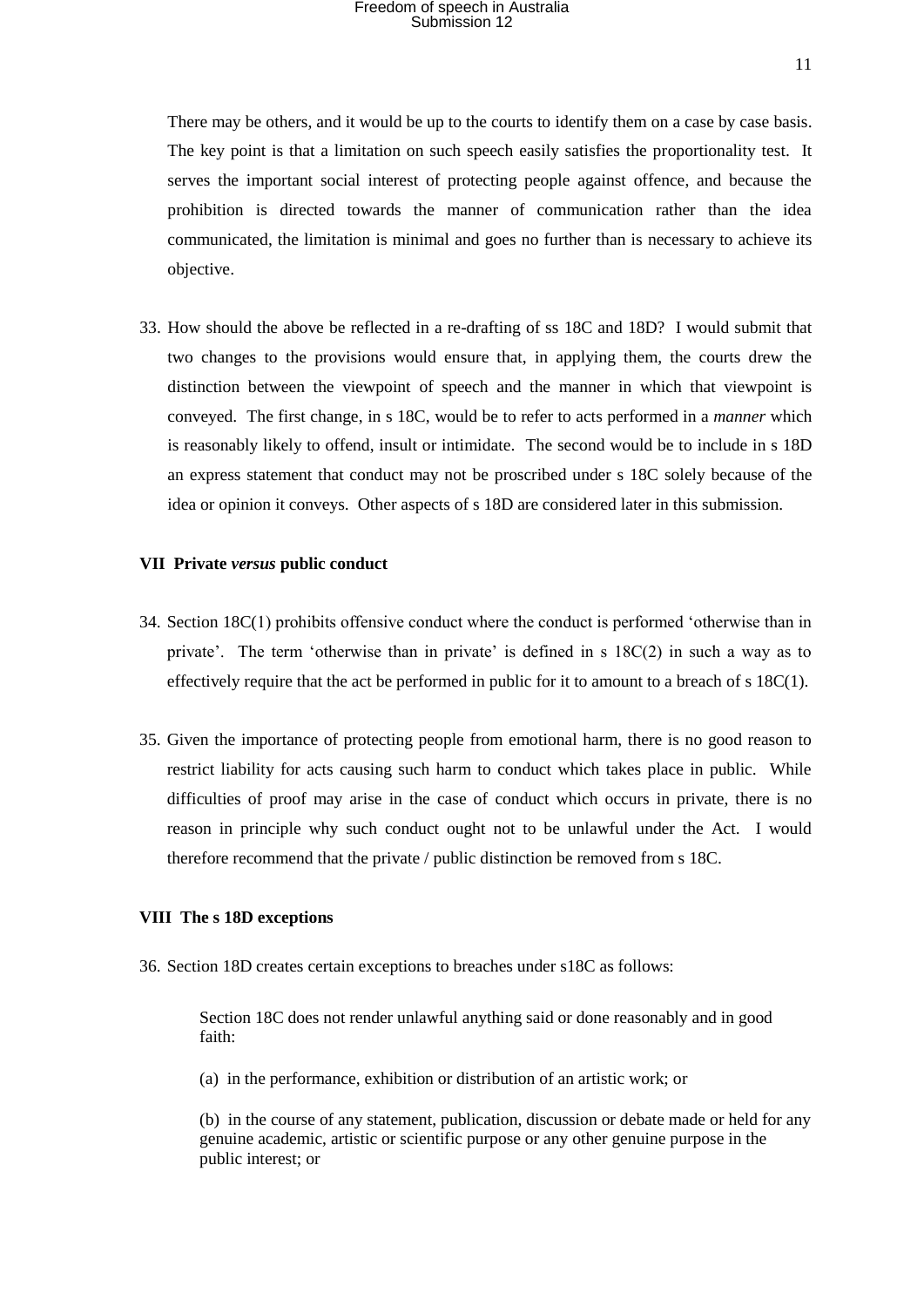- (c) in making or publishing:
	- (i) a fair and accurate report of any event or matter of public interest; or

(ii) a fair comment on any event or matter of public interest if the comment is an expression of a genuine belief held by the person making the comment.

- 37. As indicated in Paragraphs 30-32, it is of key importance in striking the balance between the right not to suffer emotional harm on the one hand and freedom of speech on the other that the latter not be rendered unlawful because of the political ideas contained therein. Freedom of speech cannot properly be protected unless the law is viewpoint-neutral. Therefore, in order to ensure that s 18C is not held to be breached on the basis of viewpoint, I recommend that s 18D be re-drafted so as to state that no-one may be found to be in breach of s 18C solely because of any political, academic, artistic or scientific idea or opinion they express. This would provide a broader defence than is currently provided by the sub-section. Such an amendment would also remedy the puzzling and anomalous absence of any specific mention of political speech.
- 38. I would also recommend the deletion of the term 'public interest' from ss 18D(b) and (c). The inclusion of that term adds nothing to the defence, and although it may be given an interpretation benign to freedom of speech (as embracing any speech in which the public might be interested), it also creates a risk that speech which would otherwise fall within the scope of the exceptions might be denied protection if the term was interpreted so as to enable courts to decide cases on the basis of a court's view of the necessity of the arguments made by the plaintiff, and thus whether it was in the interests of the public to hear it. This risk was realised in the case of *Eatock v Bolt* [2011] FCA 1103 (per Bromberg J at  $[440] - [446]$ ) where it was held that the s18D exemption did not apply because, in the view of the court, the respondent could have made his argument about the claiming of Aboriginal identity without referring to specific individuals. With due respect to the court, this decision establishes a precedent which requires speakers to tailor the content of their arguments to what a court might find necessary, which is surely a matter which should be up to the speaker to decide in a political system based on freedom of speech. If the speaker wishes to communicate a political idea, and does so without resorting to meaningless abuse, it should not be for the law to determine the manner in which he or she does so.
- 39. The words 'in good faith' and 'genuine' in s 18D are problematic. Apart from casting on the defendant a burden which by its nature is extremely difficult to discharge, their inclusion leads to a situation where speech which might otherwise enjoy the protection of s 18D is denied it because of the motivation of the speaker. These requirements were interpreted by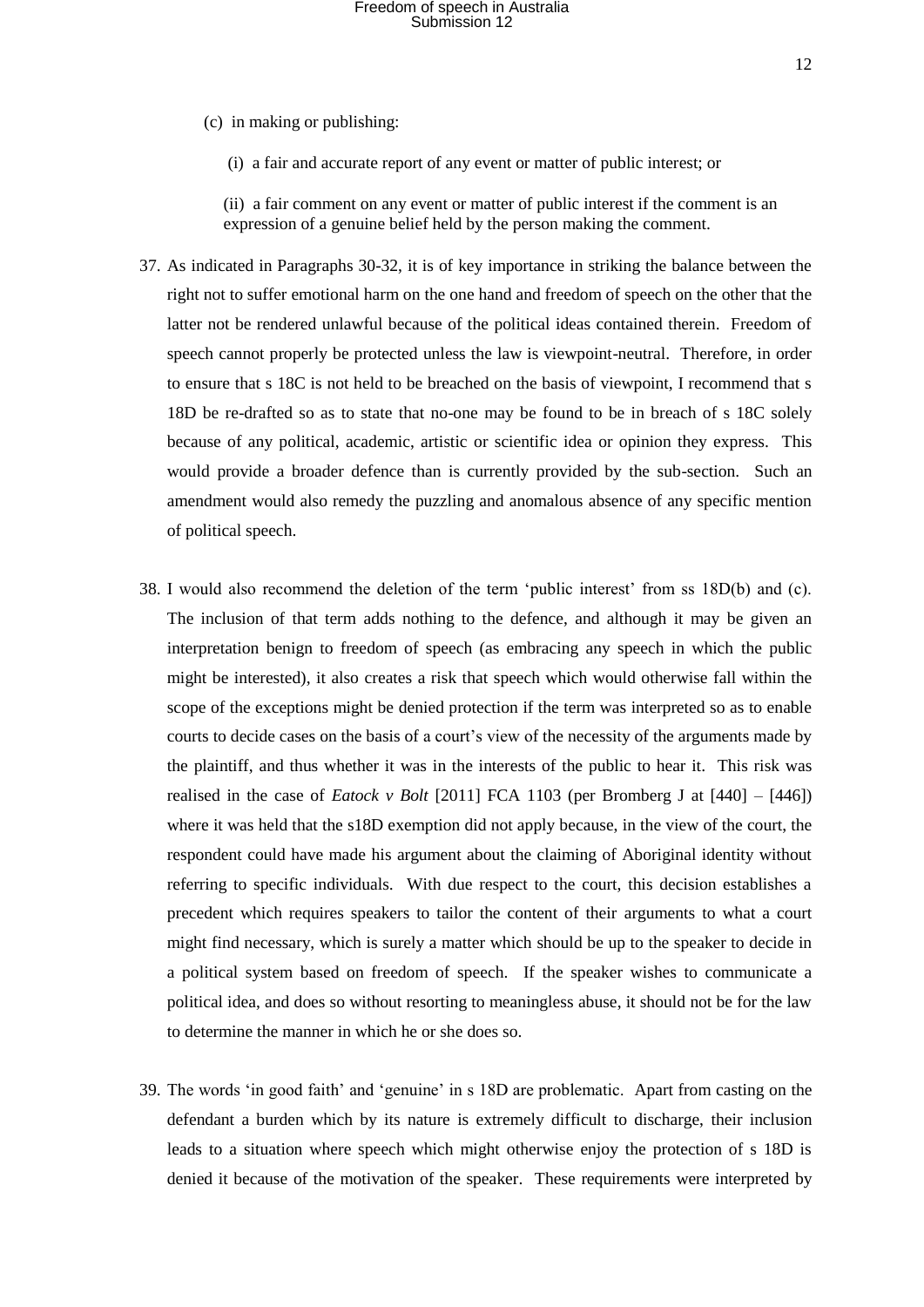the court in *Bropho v Human Rights and Equal Opportunity Commission* (2004) 131 CLR 105, where French J held [at 96] that

Want of subjective good faith, ie, seeking consciously to further an ulterior purpose of racial vilification may be sufficient to forfeit the protection of s 18D. But good faith requires more than subjective honesty and legitimate purposes. It requires, under the aegis of fidelity or loyalty to the relevant principles in the Act, a conscientious approach to the task of honouring the values asserted by the Act. This may be assessed objectively.

French J further held [at 102] that

A person acting in the exercise of a protected freedom of speech or expression under 18D will act in good faith if he or she is subjectively honest, and objectively viewed, has taken a conscientious approach to advancing the exercising of that freedom in a way that is designed to minimise the offence or insult, humiliation or intimidation suffered by people affected by it. That is one way, not necessarily the only way, of acting in good faith for the purpose of s 18D. On the other hand, a person who exercises the freedom carelessly disregarding or willfully blind to its effect upon people who will be hurt by it or in such a way as to enhance that hurt may be found not to have been acting in good faith.'

With due respect to French J, the first dictum raises the difficulty that requiring speakers to have fidelity to legal principles contained in legislation amounts to a significant limitation on freedom of speech and to viewpoint discrimination because it means that the speaker is protected only in so far as he or she enunciates views in accordance with those if the state as manifested in the legislation it has enacted. What of a speaker who *opposes* the *Racial Discrimination Act 1975* (Cth) and the policies underlying it? What room is left to them to express dissent?

40. The second dictum by French J demonstrates that by imposing the requirement that the speaker take care to minimise the degree of insult or offence caused by their speech, s 18D qualifies the exemption it supposedly provides to liability under s 18C, by denying protection to speech simply because it is motivated by ill-will. As was held by Douglas J, speaking in the context of the First Amendment in the United Sates in *Terminiello v Chicago* 337 U.S. 1 (1949), 4: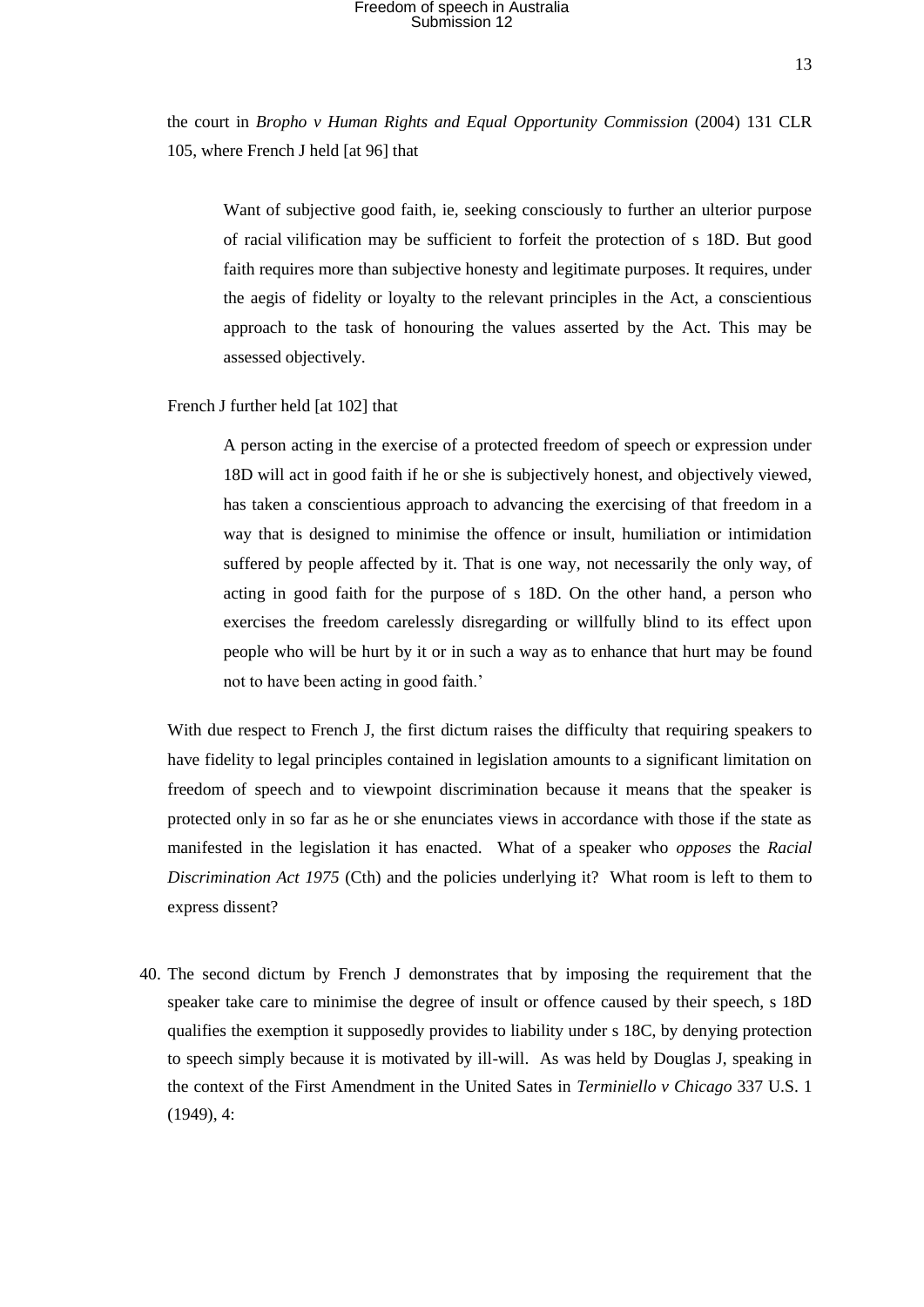A function of free speech under our system of government is to invite dispute. It may indeed best serve its purposes when it induces a condition of unrest...or even stirs people to anger.

To penalise ill-will arguably imposes a more stringent restriction on rights than does would a bare prohibition on freedom of speech because it effectively punishes the speaker's *attitudes* and thus, in reality, his or her freedom of thought. This contradicts a fundamentally important value, enunciated by Holmes J in *United States v Schwimmer* 279 U.S. 644 (1929), 654-5 as follows:

If there is any principle of the Constitution that more imperatively calls for attachment than any other is the principle of free thought - not free thought for those who agree with us but freedom for the thought that we hate.

- 41. I would therefore argue that the motivation of a speaker is ought not to be a ground for outlawing speech. Engaging in expressive activity in order to make mischief, to be provocative or even to give vent to malice is part and parcel of democracy, however much one might wish things to be otherwise yet, to take one example, in *Toben v Jones* [2003] FCAFC 137 (per Carr J at  $[43] - [45]$ ) the defendant was found to have breached s 18C because what he had said was 'deliberately provocative and inflammatory.' For the law to discriminate between speech which is motivated by considerations which are in some way 'pure' *versus* speech which is somehow tainted by negative motivation is invidious. The requirement also gives rise to a significant degree of imprecision as to the location of the line between speech which is prohibited and that which is permitted, as shown by that statement by French J in *Bropho* [at 81] that the same statement on genetic differences of people of different races made at an academic conference would be saved by s 18D but not if made at a political meeting.
- 42. The requirements of good faith and genuineness have led to the defendants being found liable for breaches of s 18C on the basis of advancing views on history, as in *Jones v Scully* [2002] FCA 1080, *Toben v Jones* [2003] FCAFC 137 and *Jones v The Bible Believers Church* [2007] FCA 55. Much as one might disagree with the views of Holocaust-denial propounded by the speakers in those cases, it is surely not the role of the law to determined historical controversies, or to be used as a tool by one or other party in such controversies to suppress the views of their opponents. As Powell J stated in *Gertz v Robert Welch Inc.* 349 U.S. 576 (1969), 592: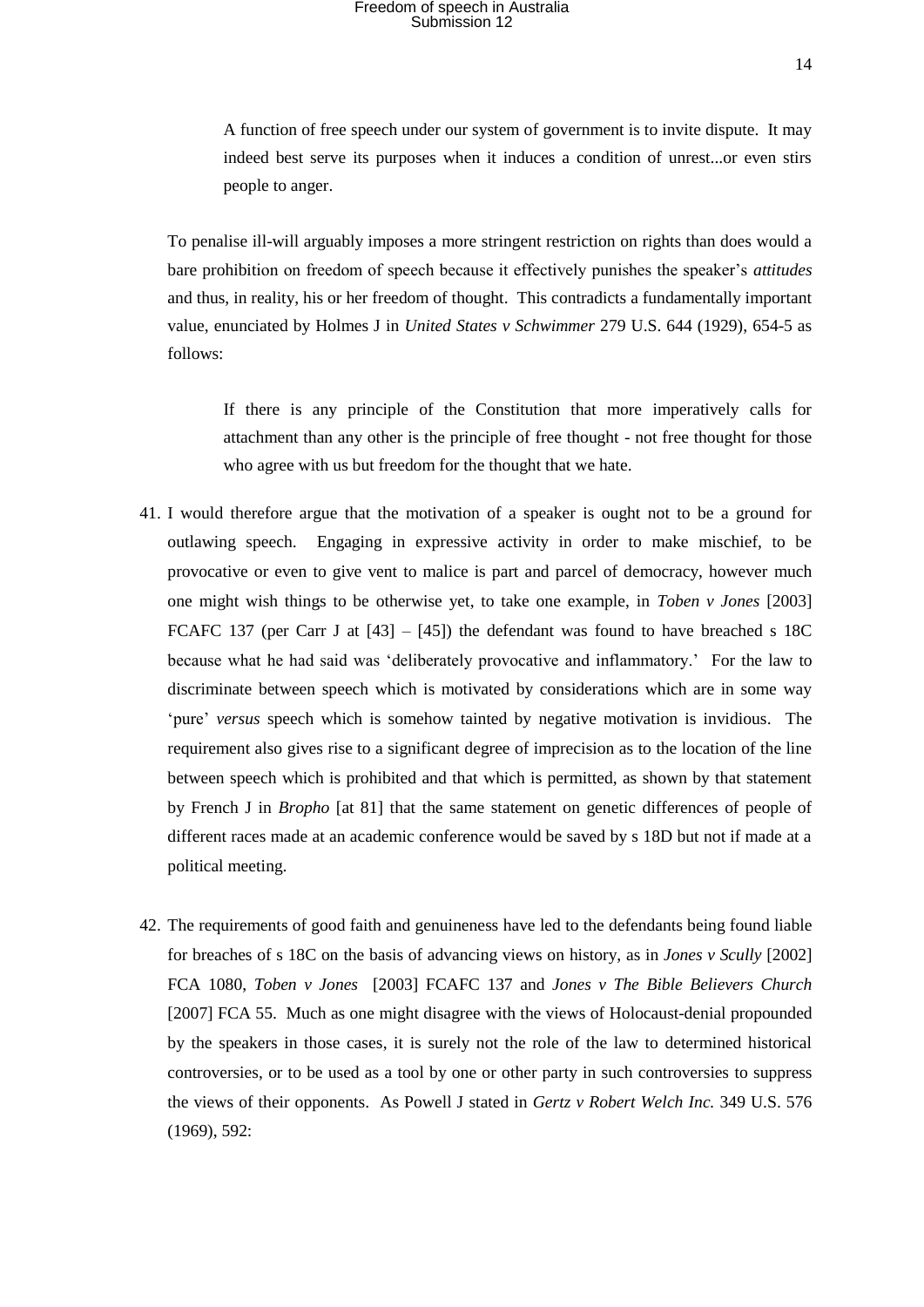Under the First Amendment there is no such thing as a false idea. However pernicious an opinion may seem, we depend for its correction not on the conscience of judges and juries but on the competition of other ideas.

To take some contemporary examples, how would the law determine cases in which a Palestinian stated at a rally that the Jewish people were racists and occupiers because of their establishment of the state of Israel or where a Jewish Australian had stated at a counter-rally that Palestinians were terrorists because of their attacks against Jewish settlements? Both statements are offensive, but which is the law to say is 'right' and which 'wrong'? Under current interpretations of the good faith and genuineness provisions in s 18D, these statements would be protected only if the speakers could prove that he or she was not actuated by malice and had not spoken in a manner which was 'deliberately provocative and inflammatory' (to use the terminology adopted in *Bropho*). Or, to take another example, what if, prior to the Soviet Union's admission in 1990 that its forces massacred Polish officers at Katyn in 1940, a person motivated by malice against Russians had made a statement that Russians had engaged in a war crime, thereby causing offence to Russians? Would it have been legitimate for such a person to have been found in breach of a provision such as s 18C prior to 1990, simply because of his bad motive? Leaving aside arguments on history, what of a statement that 'Catholics are anti-gay bigots' because, in following their beliefs, they reject same-sex marriage? Ought that statement to be outlawed? It could be seen as speech which is 'deliberately provocative and inflammatory', but which in a free society ought to be protected nonetheless.

- 43. The problem with s 18D is that a person exercising freedom of speech, even in the context of an academic or political argument, is left in the perilous position of wondering how much malice is too much, and how provocative they can be before losing the protection offered by s 18D and thus falling foul of s 18C. The requirements of good faith and genuineness set an impossibly imprecise test, creating a chilling effect on speech and compelling speakers to engage in self-censorship. For this reason, these requirements should be removed from the Act.
- 44. Finally in this regard, I submit that the limits placed on the s 18D exemptions by the requirements of good faith and genuineness – which effectively broaden the range of speech proscribed under s 18C – do not satisfy the requirement of balance between the importance of the purpose served by a measure restricting freedom of political communication and the extent of the restriction it imposes on the freedom contained in *McCloy v New South Wales* (2015) 325 ALR 15. This is because, as indicated in the arguments above, the combined